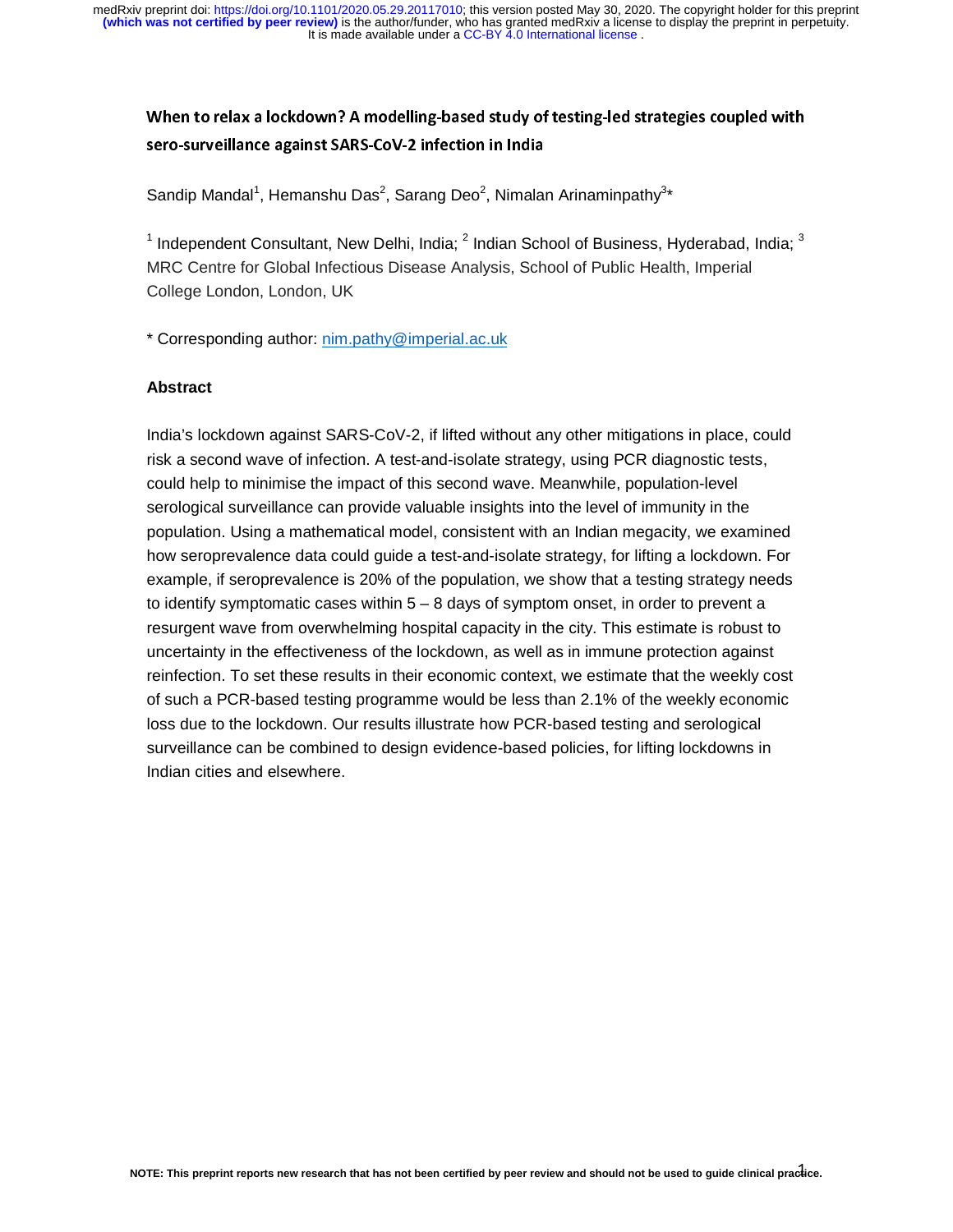#### **Introduction**

The emergence of the novel virus SARS-CoV-2 has prompted stringent physical distancing measures around the world. In India, one of the world's most populous countries, a countrywide 'lockdown' has been in effect since March 25<sup>th</sup> 2020<sup>1</sup>. The lockdown involves blanket restrictions on movement, closure of shops with the exception of essential services, closure of all school and universities, and banning of social gatherings  $2$ . Similar measures in China and elsewhere have succeeded in slowing transmission  $3,4$ . However, such measures also inflict severe societal and economic disruption. Consequently, there is increasing attention in India – and in many other countries under similar restrictions – on how best to relax such control measures, while preserving public health imperatives  $5$ .

Previous work has illustrated that the relaxing of a lockdown, if conducted too rapidly, could risk another surge of infection, that can overwhelm health systems  $6.7$ . Some proposed strategies include (i) a cycle of lockdowns and releases  $6,8$ , to maintain any resurgent epidemic to within levels manageable by the health system, and (ii) the use of serological tests to identify those who have had exposure to the virus, and might thus be presumed safe to return to normal activity  $9$ . For the latter to be implemented, there needs to be high confidence in the serological test being used, particularly that is has minimal risk of false positivity. The former strategy may face real challenges in such a complex society as in India, particularly in view of the effect of such measures amongst the most disadvantaged <sup>10</sup>.

Another strategy involves the use of systematic and intensive testing, to identify and quarantine cases of SARS-CoV-2 infection as early as possible. This approach poses real logistical challenges, not least the need to establish a population-wide system of contact tracing, together with reliable, readily accessible network of testing facilities with ample capacity, providing accurate monitoring and support for those who are diagnosed and isolated. Such approaches are only feasible when prevalence is low and infections are clustered in nature; they have been implemented successfully in South Korea, Taiwan and elsewhere  $11,12$ , to slow the initial pandemic waves and to allow health systems to cope.

For countries that instead had to impose population-wide lockdowns, community-based testing programmes could still be invaluable, as part of a strategy to allow the lockdown to be lifted, while still protecting the population. Essentially, testing offers a means for moving from a blanket lockdown to targeted quarantine, more so for urban areas with high transmission probability in densely populated pockets. However, such an approach raises important questions of its own. For example, how can health authorities assess whether cases in the community are being identified and isolated sufficiently rapidly, to safely lift the lockdown? In low- and middle-income settings, where surveillance data is sparse, there is real uncertainty about the degree of transmission that had already occurred by the time of the lockdown, as well as the impact that the lockdown itself is having on transmission. How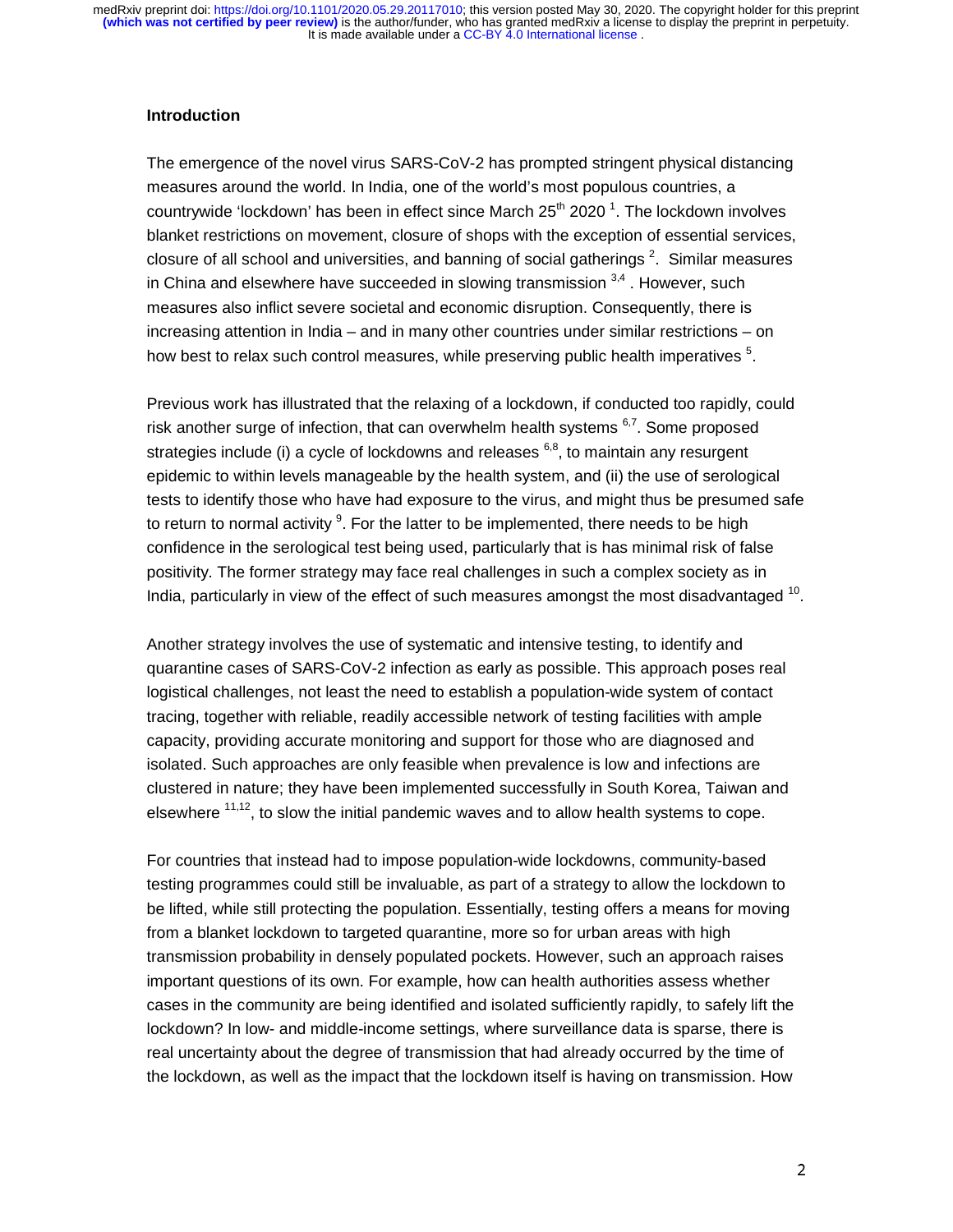should decisions about post-lockdown testing strategy be made in the face of such uncertainty?

Here we address these questions using a dynamical mathematical model of SARS-CoV-2 transmission. Using this model, we illustrate the value of setting up a two-pronged testing capacity for both surveillance (using serological testing) and outbreak control. Appropriately coordinated, surveillance could provide valuable strategic information on the intensity of community-based testing that would be needed in order to allow the lockdown to be lifted. To place these results in their economic context, we provide preliminary estimates for the economic impact of a lockdown and compare it with the cost of testing. Although our analysis focuses on Indian metropolitan areas, it offers insights for other, similar settings that face uncertainties about when a lockdown can safely be lifted.

## **Methods**

The model is a compartmental, deterministic framework, described here in outline, and with further technical details given in the appendix. For the purpose of illustration, we focus on a megacity akin to India. To take account of the highly age-specific patterns of severity of SARS-nCoV-2 infection  $^{13}$ , as well as age demographics typical of megacities in India, the model is stratified into three age groups: <15 years old, 16 – 64 years old, and >65 years old.

There is broad evidence that asymptomatic infection can contribute to transmission <sup>14,15</sup>. The model distinguishes asymptomatic vs presymptomatic infection, with parameters drawn from previous analysis on the relative infectiousness of both <sup>6</sup>. In the absence of robust estimates for the basic reproduction number, R0 in India, we assume a range of scenarios from 2 to 3.

#### *Interventions*

We modelled the effects of a lockdown in a simple way, by assuming that it reduces transmission across the whole population by a given amount, denoted as its 'effectiveness'. We assumed that the lockdown is lifted when hospital bed occupancy due to COVID-19 declines to 10% of total bed availability in the megacity. (The specific choice of trigger is not critical for the purpose of the current study.) At this point we assumed that the lockdown is gradually lifted over two weeks, with the overall community contact rate being restored to its full value over this time.

We denote the 'impact' of a lockdown as the reduction that it achieves, in overall illness and mortality due to COVID-19, and the 'effectiveness' of a lockdown as the daily reduction in transmission intensity that it causes. Impact depends not only effectiveness, but also on the timing of lockdown initiation with respect to the phase of epidemic. As illustrated in Figure S1 in the appendix, a lockdown that is initiated late in an epidemic can have a markedly worse outcome than an equally strong lockdown that is initiated early. However, the available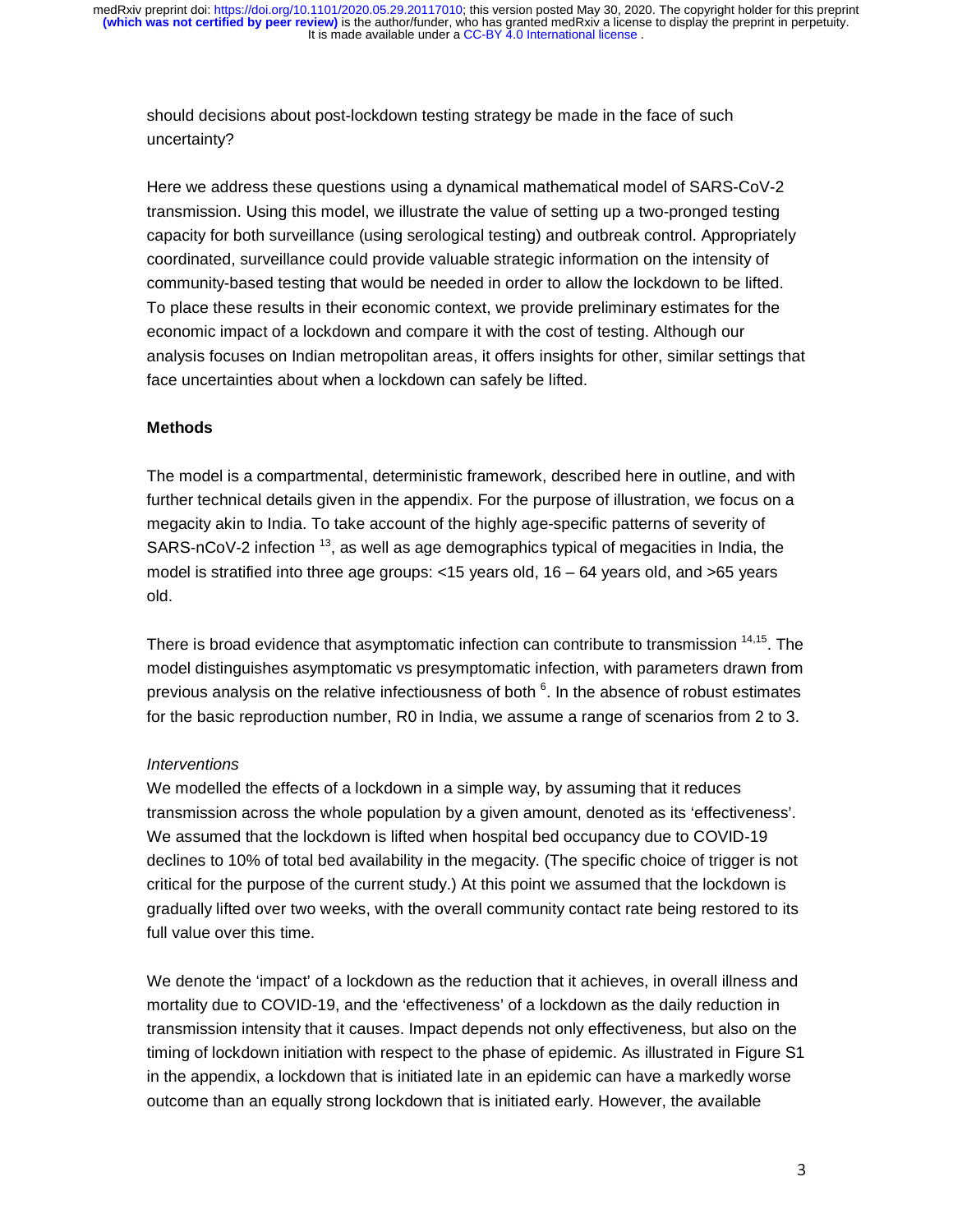surveillance data does not allow a robust estimate of either effectiveness nor timing. For the purpose of illustrative simulations, we adopted scenarios with given assumptions for both parameters. For subsequent, analytical simulations, we then sampled from a range of scenarios for the effectiveness and timing of the lockdown, as well as for the role of asymptomatic infection in transmission, and for the role of immunity in protection against reinfection (see Table 1, and Table S1 in the appendix).

We simulated two types of scenarios for the lifting of a lockdown: first, that the lockdown is relaxed with no other interventions in place, and second, that an intensive testing programme is established two weeks before the lockdown is lifted, and maintained indefinitely thereafter. For the latter scenario, we assumed a two-pronged testing programme that utilises: (i) real-time RT-PCR tests to identify and isolate infectious cases in the community, along with (ii) laboratory-based sero-surveillance in a populationrepresentative group, in order to monitor the development of population immunity over time. We modelled the test-and-isolation activities in a simple way, assuming that symptomatic individuals are identified and successfully isolated, within a given average delay from symptom onset.

## *Cost of testing vs cost of lockdown*

To set these findings in an economic context, we attempted to estimate the economic loss arising from each week of lockdown in an Indian megacity similar to Delhi, and to compare it with the potential cost of a community-level RT-PCR-testing programme. For economic loss, we based our estimates on the loss in productivity due to shutdown of activities, separately for each sector. We then combined the productivity loss in each sector with the sectoral composition, taking the state of Delhi as an illustrative example, to generate the overall economic loss per week of lockdown. For the cost of a testing programme, we considered an illustrative scenario, wherein all COVID-19 symptomatics in the megacity are tested sufficiently frequently to be identified and isolated within 5 days of symptom onset. As discussed below, this scenario is artificially resource-intensive, but serves to provide an upper bound on the potential cost of a testing programme. For this scenario we adopted an activity-based costing approach, which covered sample collection and transportation along with sample testing. Further details are provided in the supporting information, under sections 2 and 3.

#### **Results**

Figure 1A illustrates model projections for the numbers of people needing hospitalisation with SARS-CoV-2, in a megacity. The figure illustrates different scenarios for the strength of the lockdown (ranging from a 25% reduction of transmission to 75%), as well as the potential implications of ultimately lifting the lockdown. In the event that the lockdown is effective in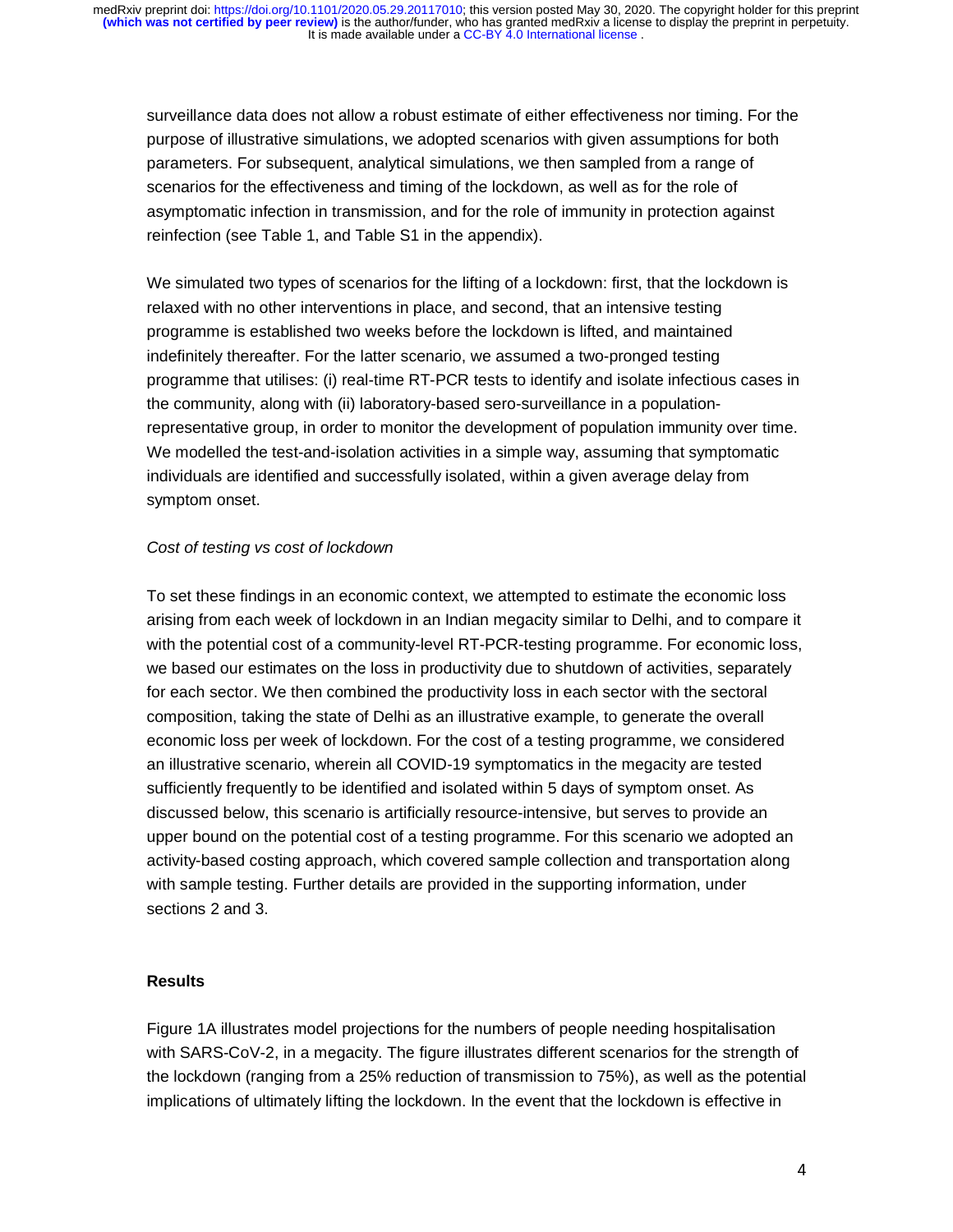controlling transmission (yellow curve), its release results in a resurgent epidemic, that can be sufficiently severe to overwhelm the health system, i.e. with the number of persons needing hospitalization exceeding the existing hospital capacity. However, a less effective lockdown (red curve) does not see any resurgent epidemic upon being lifted.

We note that these overall dynamics are consistent with previous modelling findings in other settings <sup>6</sup>. Figure 1B helps to explain these dynamics, in terms of population immunity. A poorly effective lockdown allows sufficient infection in the population, to exceed the herd immunity threshold, i.e, the level of population immunity at which the virus can no longer sustain transmission. By contrast a highly effective lockdown, through limiting transmission, creates a population that has not achieved herd immunity: that is, a population that is vulnerable to a resurgent epidemic, upon lifting of the lockdown.

Assuming a population under an effective lockdown, we next examine how such a population might be protected through an intensive test-and-isolate strategy, that accompanies the lifting of the lockdown. Figure 2A illustrates the potential implications of such a strategy, assuming that it is instated two weeks prior to the lifting the lockdown, and is sufficiently intensive to isolate all symptomatic individuals within, on average, 4 days of symptom onset. Even though a resurgent epidemic occurs, the figure illustrates that it is within levels that do not overwhelm the health system. Thus the lockdown, not only impacts transmission, but also performs the critical role of allowing time to build up the necessary testing capacity, to ultimately permit the lockdown safely to be lifted. Figure 2B again shows the accumulation of population immunity under these different scenarios.

These figures illustrate how sero-surveillance could be invaluable in the face of uncertainty, including about the effectiveness of a lockdown. In Figure 1, for example, estimates of seroprevalence can help to establish whether the risk of a resurgent epidemic is low (as on the red curve) or high (as on the yellow curve), at the point of lifting a lockdown. Therefore, in Figure 2, it is reasonable to hypothesise that such data can help inform the intensity of testing required, in order for a lockdown to be safely lifted, i.e. without overwhelming the health system. For example, if population immunity is known, then how rapidly should symptomatic cases be diagnosed and isolated? Is it adequate to test symptomatic cases only, or is there a need to identify and isolate asymptomatic cases as well?

Figure 3 addresses these questions, for a virus having  $R_0 = 2.5$ . For this figure we now allow wide uncertainty in the lockdown effectiveness, and in its timing with respect to the epidemic. Each point in Figure 3A represents a distinct scenario for each of these unknown parameters, as well as for the importance of asymptomatic infection in transmission, and for the role of immunity in protecting against reinfections (see table 1 for details). For each scenario, we simulate a lockdown that is released when COVID-related hospitalisations ultimately decline to 10% of the hospital bed capacity. We then record the proportion of the population immune at this point in the epidemic (x-axis of Figure 3A), as well as the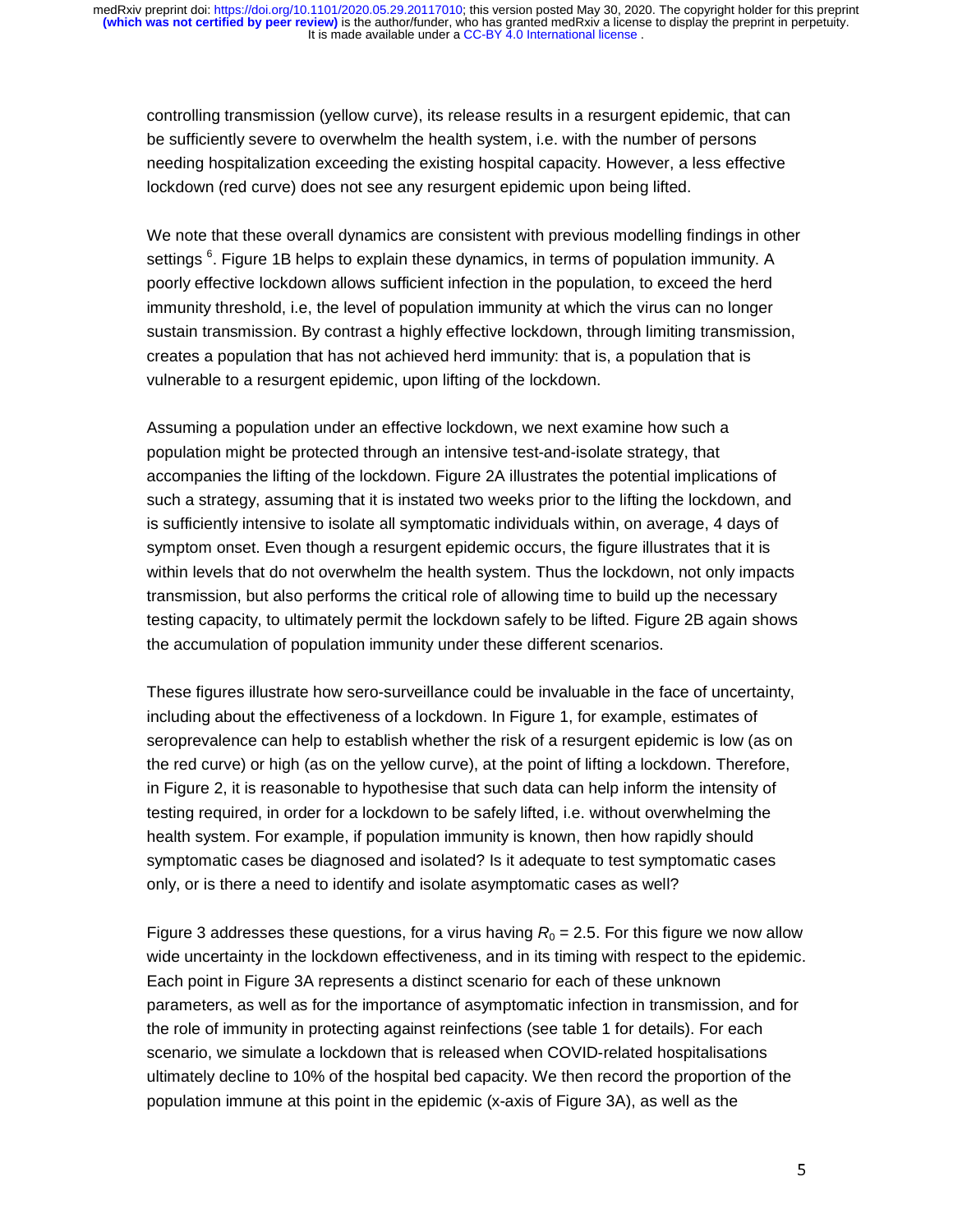minimum intensity of symptomatic testing that is required, in order to prevent a resurgent epidemic from overwhelming the health system (y-axis of Figure 3A). The figure illustrates that – despite the various uncertainties incorporated in these projections – there remains a coherent relationship between population immunity, and the intensity of testing that is required to protect a population from a resurgent epidemic. For instance, if the seroprevalence in the population at the point of lifting the lockdown is 20%, Figure 3 suggests that a resurgent epidemic could be prevented from overwhelming the hospital bed capacity as long as symptomatic cases are identified and isolated within  $5 - 8$  days of symptom onset (vertical spread of points along the y-axis at 20% seroprevalence).

More broadly, the 'band' of points in Figure 3 demarcates two distinct zones. Parameters in the lower zone correspond to testing strategies that prevent a resurgent epidemic from overwhelming the health system; and vice versa for parameters in the upper zone. These zones are illustrated by points P1 and P2, both corresponding to 20% seroprevalence at the point of lifting the lockdown, but with two different levels of testing effort (see Figure caption for details). As illustrated by the dynamics on the right-hand side, a resurgent epidemic overwhelms health system capacity in scenario P1 but not in P2.

Figure 4 shows these results under different scenarios for the basic reproduction number,  $R<sub>0</sub>$ . The dark-coloured points in both panels correspond to a testing strategy targeting solely symptomatic individuals (thus the dark blue points are identical to those shown in Figure 3). A comparison of dark-coloured points across the two panels illustrates that, for a given level of seroprevalence in the population, more intensive testing is needed at higher levels of *R*0, to prevent a resurgent epidemic from overwhelming hospital bed capacity. Taking the example of  $R_0 = 3$  (right-hand panel), at a population immunity of 20%, symptomatic testing would need to identify cases within  $2.5 - 4$  days on symptom onset. Such speed is unlikely to be infeasible in practice; in these situations it would be necessary to expand the testing strategy to include asymptomatic infection. The light-coloured dots in both panels show results for a testing programme that combines symptomatic testing with additional efforts to identify and isolate half of asymptomatic infections before they develop symptoms or recover. Once again, the y-axis shows the timeliness that is required, of the symptomaticfocused arm of this combined strategy. As would be expected, the inclusion of asymptomatic infections in the testing strategy has the effect of reducing the required intensity of symptomatic testing. Taking once again the example of 20% seroprevalence with  $R_0 = 3$ , the symptomatic testing arm of a combined strategy would need to identify symptomatic infections between 7-8 days of symptom onset. We note that these results do not address how such testing performance might be met in practice, only the potential epidemiological implications of doing so. Below we briefly discuss implications for implementation.

In the economic analysis to set these findings in context, we calculated the productivity loss in the megacity due to lockdown to be between 58% to 83.4%, translating into an economic loss of \$1372 - \$1979 million per week. By comparison, for the PCR-based testing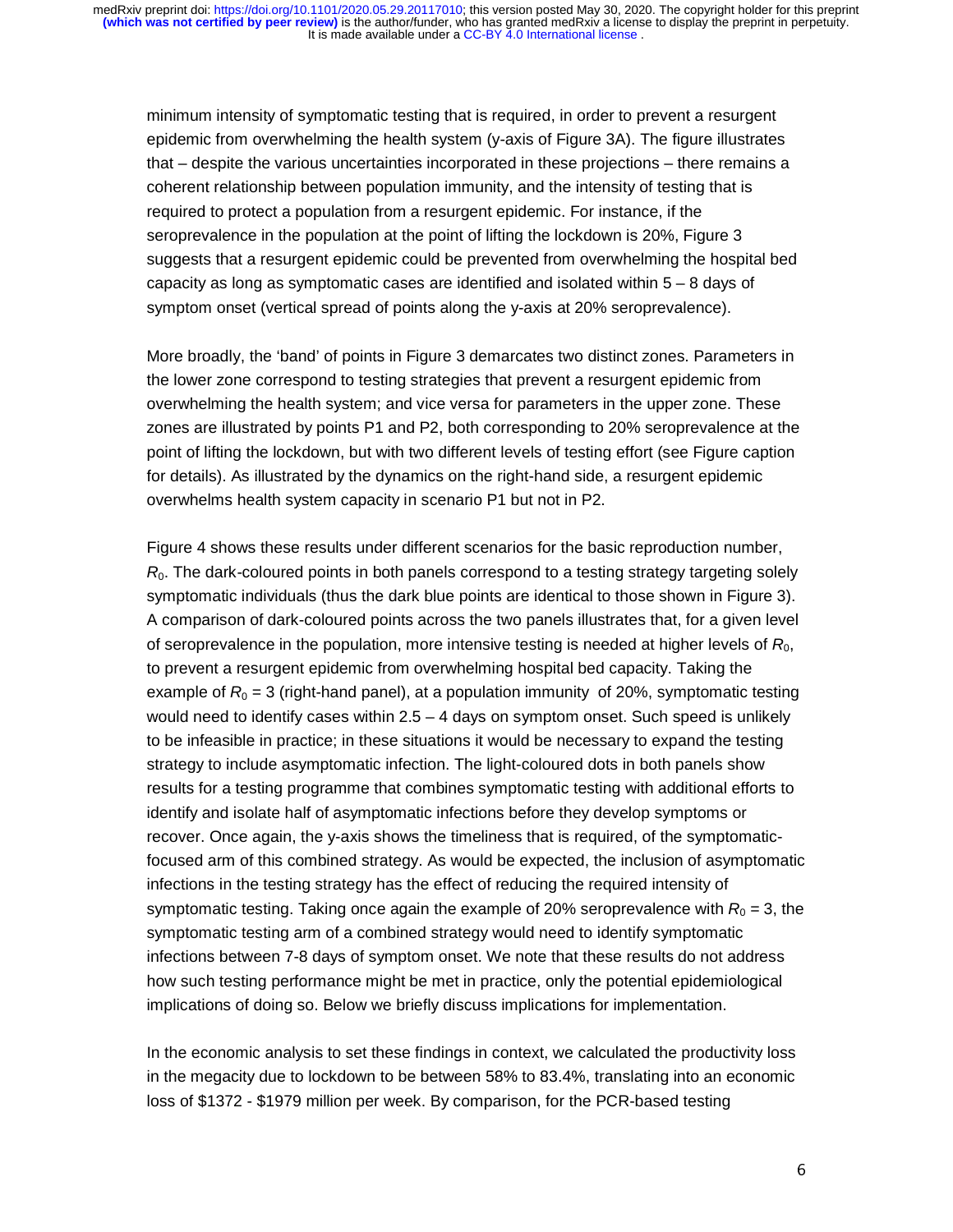programme, we estimated the cost of each RT-PCR test to be between \$34.1 - \$53.8. Thus we estimate that a hypothetical, symptom-based testing programme that identifies cases within 5 days of symptom onset would cost \$26.68 – 42.12 million per week. This estimate is an upper bound as we used an artificially resource-intensive scenario for testing. For reasons discussed below, testing costs in practice are likely to be substantially lower.

#### **Discussion**

Accurate and timely data will be critical in strategic planning for the control of the SARS-CoV-2 pandemic. In the early days of the pandemic, India was amongst several countries (including the USA) facing an acute shortage of testing capacity, rendering it infeasible to perform intensive testing at the community level <sup>16</sup>. Nonetheless, the current 'lockdown' offers an opportunity to build up this testing capacity to the levels required. Our analysis illustrates how – even if there is uncertainty about how well a lockdown is working – ongoing sero-surveillance can provide invaluable information about the 'here and now'. In particular, it provides an estimate of the fraction of the population that could still support transmission if the lockdown were lifted. In turn, the information from sero-surveillance can inform the intensity of effort that is needed, by any RT-PCR-based test-and-isolate strategy that aims to suppress transmission (Figures 3 and 4).

For the purpose of costing, we have adopted a simple, hypothetical scenario of symptombased testing. As cautioned above, in practice it is unrealistic to test every individual showing COVID-19-like symptoms, particularly in settings such as Indian megacities (below we discuss alternative, more feasible approaches for timely case detection). Nonetheless, this scenario serves as a helpful upper bound, for the potential cost of a testing-based campaign. Our estimates suggest that even such a resource-intensive strategy would cost the government exchequer less than 2.1% of the projected economic loss. As another benchmark, this corresponds to less than half of the lockdown-caused loss in goods and services tax (GST) revenue <sup>17</sup>.

Our results highlight the importance of identifying and isolating cases as rapidly as possible, but do not capture ways in which this speed of response could be achieved. Contact tracing is one possible approach that is already being implemented in parts of India having a wellorganised public health cadre, for example Kerala  $^1$ . Recent evidence from China suggests that contact tracing could reduce the delay from symptom onset to isolation by 2 days  $^{18}$ . This strategy is best suited to low-prevalence conditions, where (i) the volume of contacts to be investigated are within levels manageable by the health system, and (ii) the majority of infections are amongst contacts of known cases. Therefore, contact tracing could have strong value in the kind of testing programme that we have modelled here, with the purpose of maintaining low prevalence while allowing a lockdown to be lifted. Additionally, approaches such as pooling samples (while allowing for potential losses in accuracy) can help to use limited capacity to increase population coverage of testing <sup>19,20</sup>. Combinations of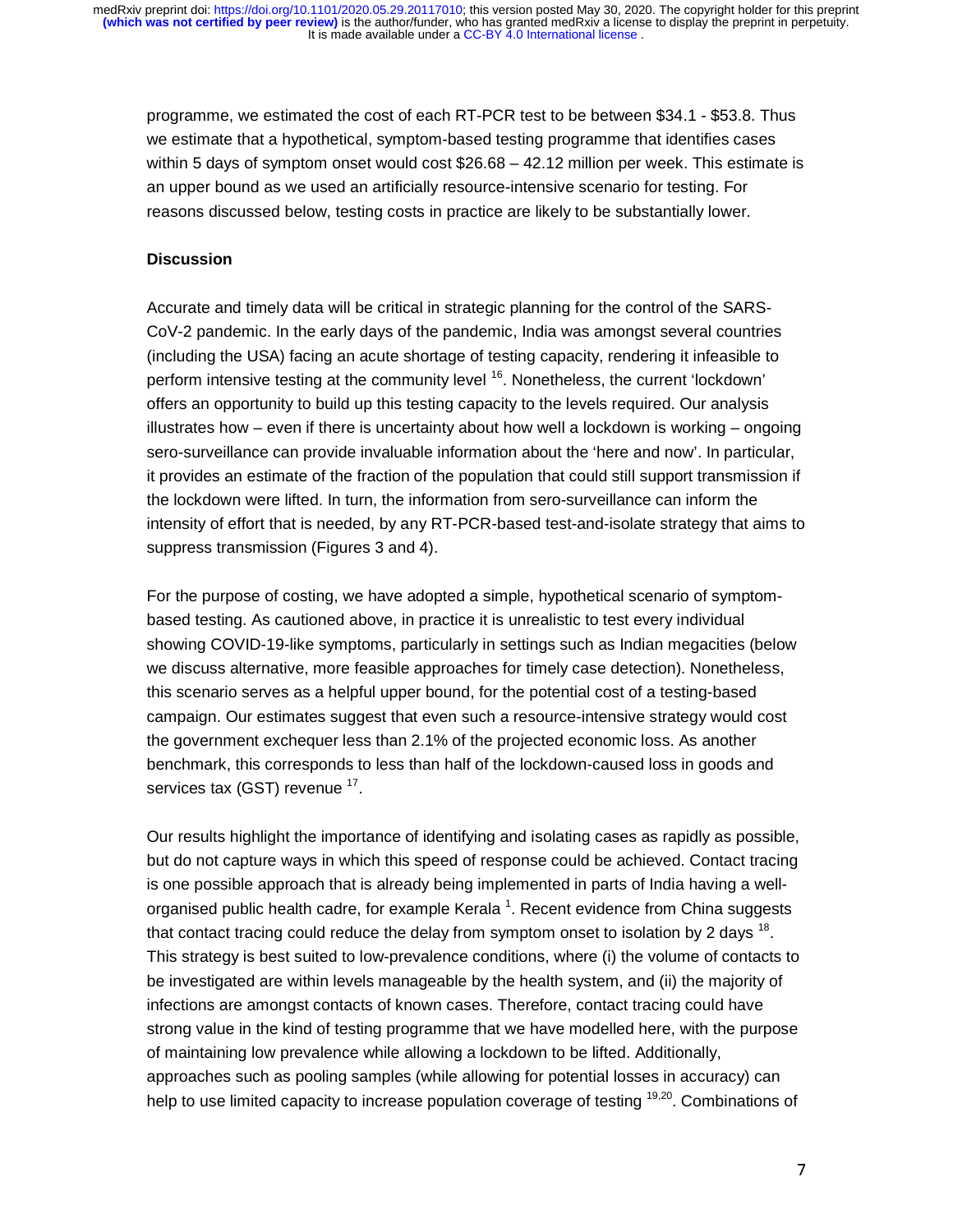these strategies could also be implemented, for example, in the scenario of household contact tracing, with all samples from a household being pooled, and with all members of the household being quarantined if the pooled sample tests positive.

Modelling such strategies is outside the scope of our current analysis, but an important area for future work. We also note that our work does not address the performance requirements, of the different types of test that we model. For antibody tests in particular, there is wide recognition of the potential risks arising from imperfect specificity, at the individual level, i.e., that false positive results mean false assurance of immune protection  $9,21$ . In the present work, we only consider the use of such tests to assess immunity at the *population* level, where it may be possible to adjust for imperfect sensitivity and specificity (upto a certain level), in estimating seroprevalence  $22,23$ . In doing so, ethical considerations may require that participants in the test cohort remain uninformed of the results. We have also assumed that the testing for such surveillance will be conducted using a laboratory based test, where test accuracy is superior to point-of-care or home-based tests <sup>24</sup>.

At the time of writing, only a few surveys of seroprevalence to SARS-CoV-2 have been conducted around the world, with studies in the USA suggesting a seroprevalence of around  $2 - 4%$  in different communities  $2<sup>5</sup>$ . There remains intensive discussion about the validity of these and other early seroprevalence surveys  $^{26}$ , but lessons learned from these approaches will be invaluable in other country settings. The use of well-validated antibody tests will be critical, as well as ensuring a representative population. The testing for such surveillance will need to be conducted at the laboratory level, where test accuracy is superior to point-of-care or home-based tests  $^{24}$ . More broadly, in densely populated megacities with significant slum populations such as New Delhi or Mumbai, it is plausible that – despite stringent control measures during the lockdown – the proportion of the population ultimately exposed to the virus would reach higher levels than in settings such as the USA. Example scenarios, of 10 – 20% seroprevalence considered in Figure 3, may therefore not be implausible in Indian megacities, by the time the lockdown starts being lifted. At the time of writing, no such survey has yet been completed in Asia or in other LMIC settings, but the Indian Council of Medical Research has initiated a population-based sero-survey among adults in India<sup>27</sup>.

As with any modelling study, our approach has several limitations to note. As noted above, it offers illustrative scenarios using simple models of transmission. More detailed models could be helpful in planning the implementation of actual testing strategies. Such models could take account of population structure, including the elevated levels of transmission that might be expected in areas of high crowding, as well as incorporating household contact structure in a more explicit way than has been possible here. Fine-grained surveillance data would be invaluable in adequately parameterising such models. Such data might also allow the lifting of the lockdown to performed at a more granular geographic scale than what we have modelled here, for example if certain zones within a city show higher rates of infection than others. Our model currently does not accommodate these strategies, but could be modified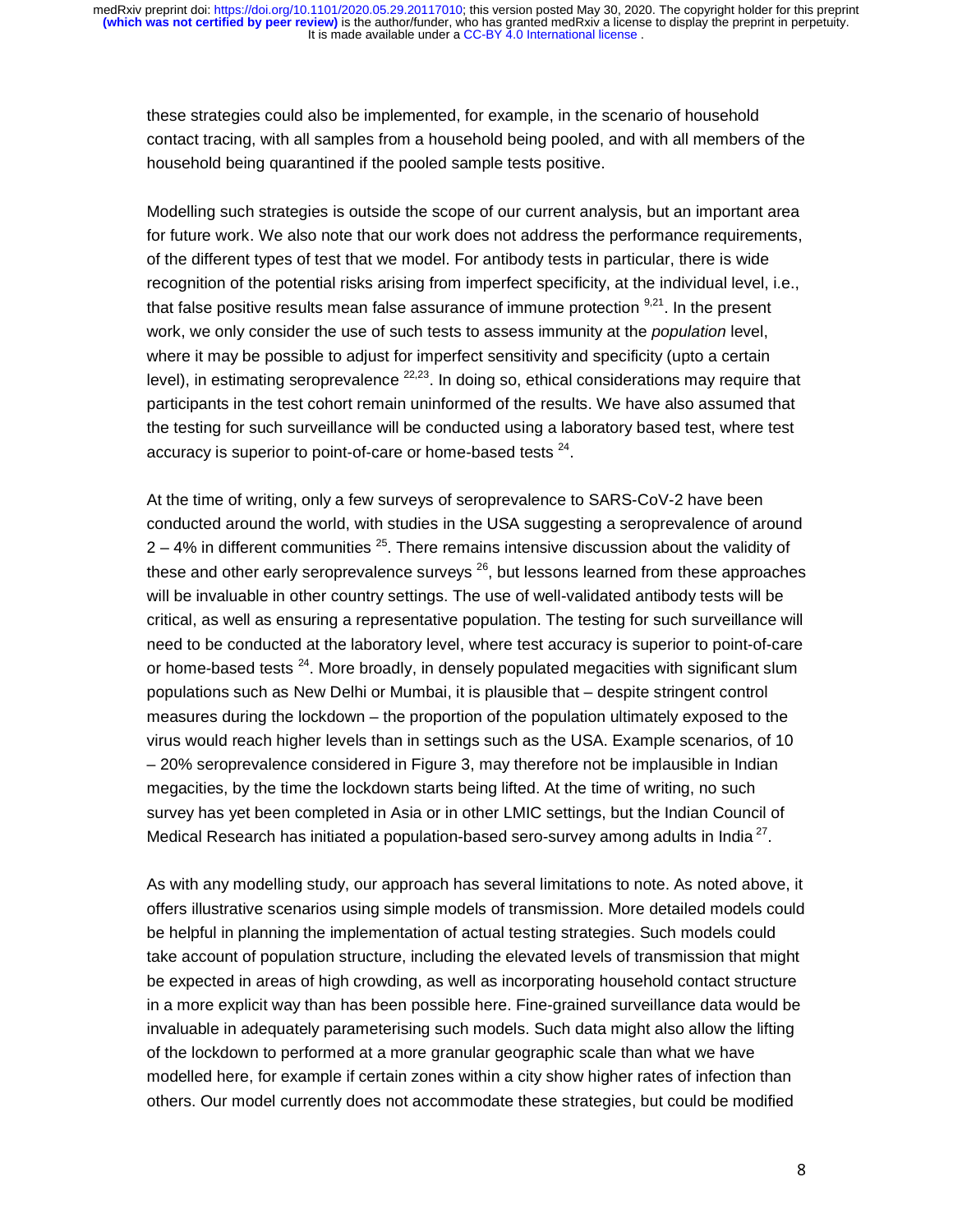accordingly. As illustrated by Figures 3 and 4, the approach that we propose – that of combining sero-surveillance and RT-PCR-testing – is also dependent on knowledge of the basic reproduction number, R0. Once again, robust surveillance data – even at the level of hospitalisations and mortality – can offer invaluable information for estimating this parameter over time <sup>4</sup>. Systematic follow-up of a cohort of cases and their contacts can also provide helpful data in this regard. We have only considered the role of testing and isolation in lifting a lockdown, whereas in practice this strategy might be combined with other measures, including maintaining physical distancing in shopping areas, public transport and other congregate settings. Depending on their effectiveness in reducing community transmission, such measures would be expected to shift the curves shown in Figure 3 upwards: that is, lowering the intensity that is required, of test-and-isolate programmes. Further data on the effectiveness of these interventions will be invaluable in refining our model findings accordingly. Our model is subject to various sources of uncertainty as well. Although we have incorporated wide uncertainty in lockdown effectiveness, as well as in the role of asymptomatic infection for transmission, there remain unanswered questions such as the role of children in transmission <sup>28,29</sup>, and the extent to which severity estimates, drawn from other settings  $^{13}$ , may apply to Indian populations.

On the costing side, although our cost estimate is lower than the current ceiling price of \$65 suggested by Indian Council of Medical Research for the private sector  $30$ , since we do not include the profit margins of the private sector, lower proportion of samples collected from home and increased scale of testing. In our estimates of economic cost of lockdown, we consider only productivity loss, which may be a reasonable approach in the immediate short term. However, the economic loss due to lockdown in the long run, is likely to be far greater as it would include demand side effects due to loss of employment and bankruptcies  $31$ .

Despite these caveats, we expect the fundamental point of our study to hold true: given the pressing need for evidence-based approaches towards lifting a lockdown, and in the face of ongoing epidemiological uncertainty, systematic sero-surveillance can be an invaluable source of evidence which can inform RT-PCR-based testing approaches in the community.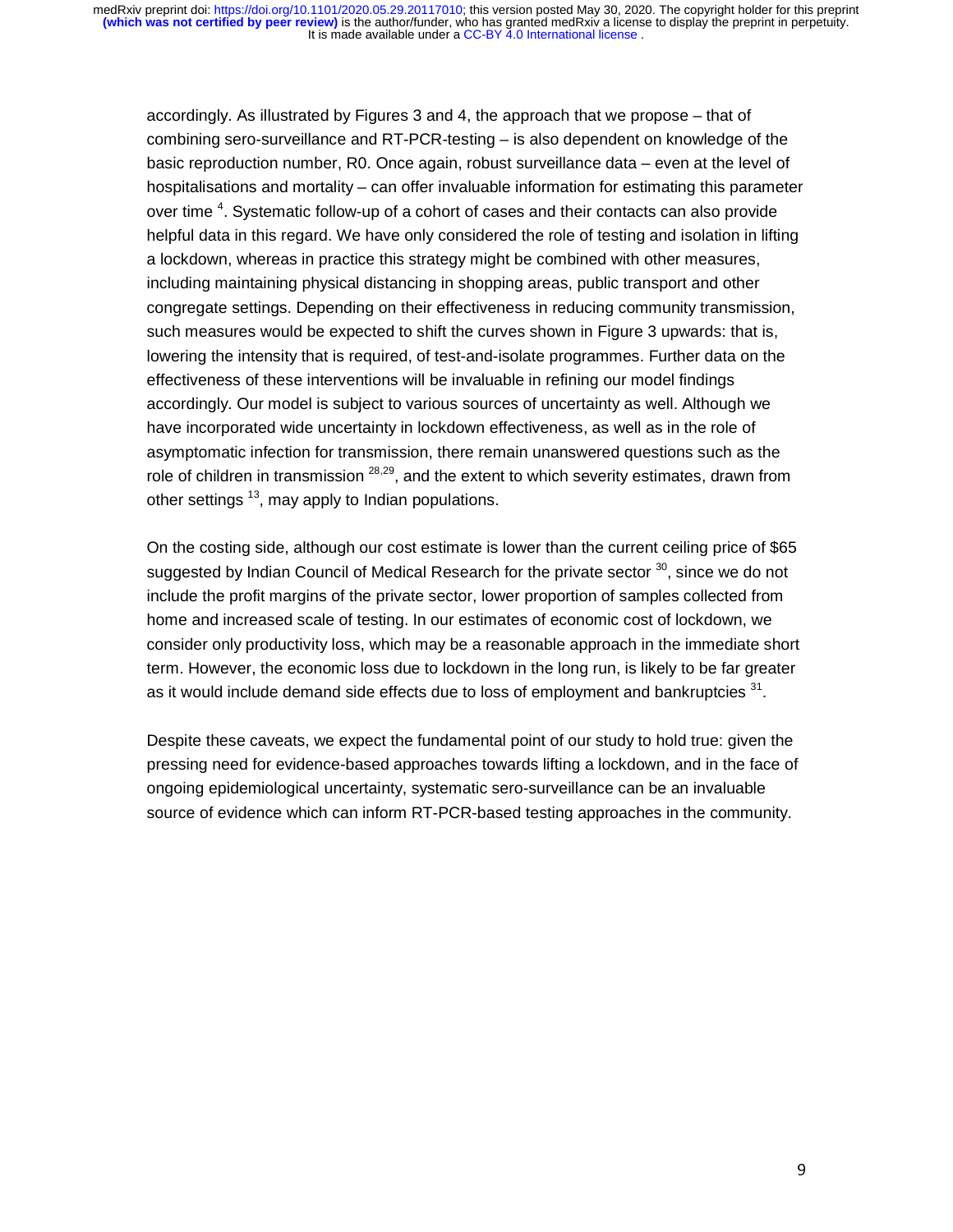## **Table 1. Additional sources of uncertainty used in Figures 3 and 4.** See Table S1 for further parameter values.

| <b>Parameter</b>                                                                              | Range                                                                              | <b>Notes</b>                                                                                                                                                                                                      |
|-----------------------------------------------------------------------------------------------|------------------------------------------------------------------------------------|-------------------------------------------------------------------------------------------------------------------------------------------------------------------------------------------------------------------|
| Lockdown                                                                                      |                                                                                    |                                                                                                                                                                                                                   |
| Timing of lockdown, relative to<br>epidemic                                                   | At time of $n$ -th<br>COVID-related<br>death, where n is<br>between 1 and<br>1,000 | Lockdown timing can have strong influence<br>on its effect (see Fig.S2, appendix). Here<br>we adopt a wide range of possibilities for<br>numbers of actual deaths before lockdown.                                |
| Effectiveness of lockdown in<br>reducing transmission                                         | $15 - 85%$                                                                         | Lockdown effectiveness depends on<br>compliance, and on achievable physical<br>distancing in crowded settings. Again<br>adopting wide uncertainty ranges given<br>lack of systematic data                         |
| Asymptomatic transmission                                                                     |                                                                                    |                                                                                                                                                                                                                   |
| Proportion of cases being<br>asymptomatic throughout their<br>infection                       | $10 - 33%$                                                                         | Parameters relating to the role of<br>asymptomatic infections, for transmission.<br>Scenarios having a strong role for such<br>infections would diminish the impact of<br>isolating symptomatic infections alone. |
| Relative infectiousness of<br>asymptomatic and<br>presymptomatics vs<br>symptomatic infection | $10 - 66%$                                                                         |                                                                                                                                                                                                                   |
| Post-infection immunity                                                                       |                                                                                    |                                                                                                                                                                                                                   |
| Average duration of immunity                                                                  | $> 6$ months                                                                       | Studies with established human<br>coronaviruses suggest immunity lasting at<br>least a year <sup>32</sup> ; for SARS-CoV-2 we<br>assume a more pessimistic scenario of at<br>least 6 months                       |
| Susceptibility to reinfection,<br>relative to susceptibility to<br>primary infection          | $0 - 10%$                                                                          | 0% indicates that immunity is completely<br>protective to reinfection                                                                                                                                             |

# **Author contributions**

NA and SD conceptualised the study. SM and HD conducted the analysis, and NA and SD validated the findings. SM and NA wrote a first draft of the manuscript, and all authors contributed to the final draft.

# **Conflict of Interest**

The authors declare no competing interests.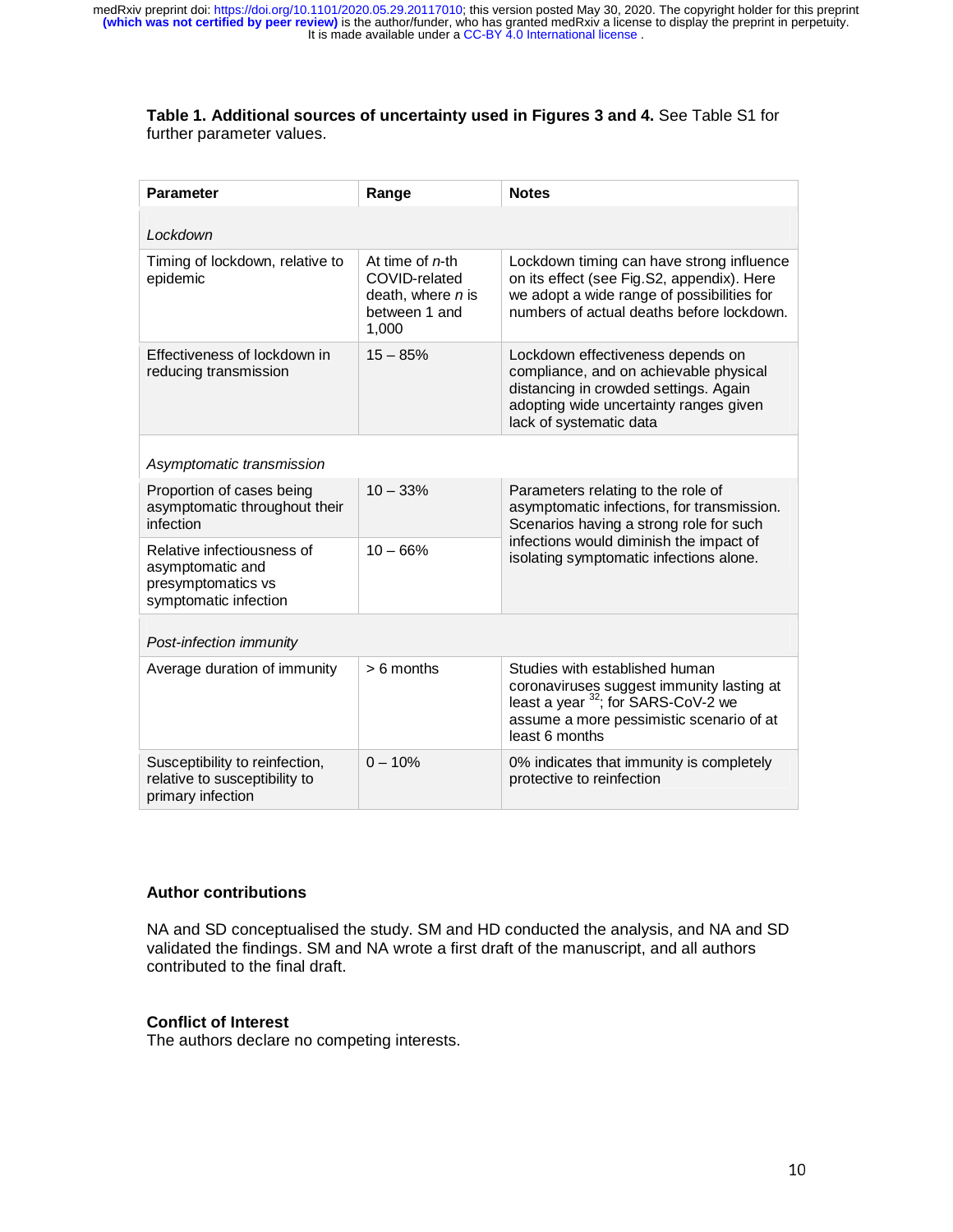It is made available under a CC-BY 4.0 International license. **(which was not certified by peer review)** is the author/funder, who has granted medRxiv a license to display the preprint in perpetuity. medRxiv preprint doi: [https://doi.org/10.1101/2020.05.29.20117010;](https://doi.org/10.1101/2020.05.29.20117010) this version posted May 30, 2020. The copyright holder for this preprint

# **References**

- 1. Editorial. India under COVID-19 lockdown. *Lancet* **395**, P1315 (2020).
- Ministry of Health and Family Welfare.
- 3. Tian, H. *et al.* An investigation of transmission control measures during the first 50 days of the COVID-19 epidemic in China. *Science (80-. ).* (2020). doi:10.1126/science.abb6105
- 4. Seth, F., Swapnil, M., Axel, G. & Al, E. *Estimating the number of infections and the impact of non- pharmaceutical interventions on COVID-19 in 11 European countries*. (2020). doi:https://doi.org/10.25561/77731
- 5. Marius, G., Mathias, D., Eric, M., Jean-Philippe, P. & Goldman, M. Preparing for a responsible lockdown exit strategy. *Nat. Med.* 1–2 (2020).
- 6. Ferguson, N. M., Laydon, D., Gemma, N.-G. & et al. *Impact of non-pharmaceutical interventions (NPIs) to reduce COVID-19 mortality and healthcare demand*. (2020). doi:https://doi.org/10.25561/77482
- 7. Prem, K. *et al.* The effect of control strategies to reduce social mixing on outcomes of the COVID-19 epidemic in Wuhan, China: a modelling study. *Lancet Public Heal.* (2020). doi:10.1016/s2468-2667(20)30073-6
- 8. Kissler, S. M., Tedijanto, C., Goldstein, E., Grad, Y. H. & Lipsitch, M. Projecting the transmission dynamics of SARS-CoV-2 through the post-pandemic period. *medRxiv* (2020). doi:10.1101/2020.03.04.20031112
- 9. World Health Organization. *'Immunity passports' in the context of COVID-19*. (2020).
- 10. Financial Times. *Indian coronavirus lockdown triggers exodus to rural areas*. (2020).
- 11. Normile, D. Coronavirus cases have dropped sharply in South Korea. What's the secret to its success? *Science (80-. ).* (2020). doi:10.1126/science.abb7566
- 12. Anderson, R. M., Heesterbeek, H., Klinkenberg, D. & Hollingsworth, T. D. How will country-based mitigation measures influence the course of the COVID-19 epidemic? *The Lancet* (2020). doi:10.1016/S0140-6736(20)30567-5
- 13. Verity, R. *et al.* Estimates of the severity of coronavirus disease 2019: a model-based analysis. *Lancet Infect. Dis.* (2020). doi:10.1016/s1473-3099(20)30243-7
- 14. Mizumoto, K., Kagaya, K., Zarebski, A. & Chowell, G. Estimating the asymptomatic proportion of coronavirus disease 2019 (COVID-19) cases on board the Diamond Princess cruise ship, Yokohama, Japan, 2020. *Eurosurveillance* (2020). doi:10.2807/1560-7917.ES.2020.25.10.2000180
- 15. Ferretti, L. *et al.* Quantifying SARS-CoV-2 transmission suggests epidemic control with digital contact tracing. *Science (80-. ).* (2020). doi:10.1126/science.abb6936
- 16. Sharfstein, J. M., Becker, S. J. & Mello, M. M. Diagnostic Testing for the Novel Coronavirus. *JAMA* (2020). doi:10.1001/jama.2020.3864
- 17. Prasad, G. GST collections for April and May set to decline drastically. *Livemint News* Available at: https://www.livemint.com/news/india/gst-revenue-for-april-may-set-to-falldrastically-11588167297581.html.
- 18. Bi, Q. *et al.* Epidemiology and Transmission of COVID-19 in Shenzhen China: Analysis of 391 cases and 1,286 of their close contacts. *medRxiv* (2020). doi:10.1101/2020.03.03.20028423
- 19. Hogan, C. A., Sahoo, M. K. & Pinsky, B. A. Sample Pooling as a Strategy to Detect Community Transmission of SARS-CoV-2. *JAMA - Journal of the American Medical Association* (2020). doi:10.1001/jama.2020.5445
- 20. Deckert, A., Ba $\Box$ rnighausen, T. & Kyei, N. Pooled-sample analysis strategies for COVID-19 mass testing: a simulation study [Submitted]. *Bull World Heal. Organ* doi:http://dx.doi.org/10.2471/BLT.20.257188
- 21. Phelan, A. COVID-19 immunity passports and vaccination certificates: scientific, equitable, and legal challenges. *Lancet* (2020).
- 22. Diggle, P. J. Estimating Prevalence Using an Imperfect Test. *Epidemiol. Res. Int.* (2011). doi:10.1155/2011/608719
- 23. Lewis, F. I. & Torgerson, P. R. A tutorial in estimating the prevalence of disease in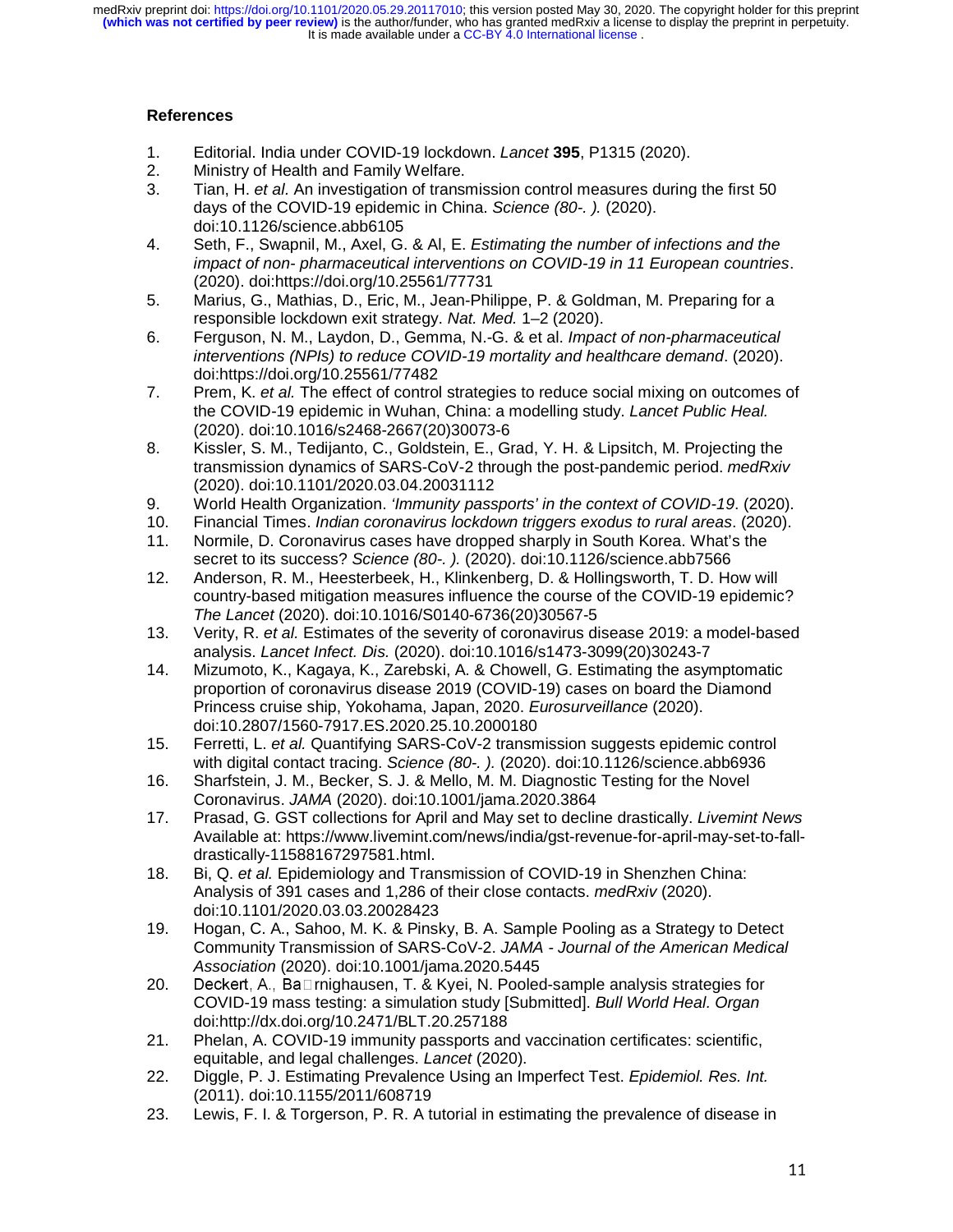humans and animals in the absence of a gold standard diagnostic. *Emerg. Themes Epidemiol.* (2012). doi:10.1186/1742-7622-9-9

- 24. Adams, E. R. *et al.* Evaluation of antibody testing for SARS-Cov-2 using ELISA and lateral flow immunoassays. *medRxiv* (2020). doi:10.1101/2020.04.15.20066407
- 25. Bendavid, E. *et al.* COVID-19 Antibody Seroprevalence in Santa Clara County, California. *medRxiv* (2020). doi:10.1101/2020.04.14.20062463
- 26. Vogel, G. Antibody surveys suggesting vast undercount of coronavirus infections may be unreliable. *Science (80-. ).* (2020). doi:10.1126/science.abc3831
- 27. Indian Council of Medical Research. *National community based sero-survey for COVID-19*. (2020).
- 28. Lee, P. I., Hu, Y. L., Chen, P. Y., Huang, Y. C. & Hsueh, P. R. Are children less susceptible to COVID-19? *J. Microbiol. Immunol. Infect.* (2020). doi:10.1016/j.jmii.2020.02.011
- 29. Qiu, H. *et al.* Clinical and epidemiological features of 36 children with coronavirus disease 2019 (COVID-19) in Zhejiang, China: an observational cohort study. *Lancet Infect. Dis.* (2020). doi:10.1016/S1473-3099(20)30198-5
- 30. Indian Council of Medical Research. Strategy of COVID19 Testing in India. (2020).
- 31. Bulsari, S. & Gumber, A. Economy's Immunity against COVID-19. *Econ. Polit. Wkly.* **55**, (2020).
- 32. Callow, K. A., Parry, H. F., Sergeant, M. & Tyrrell, D. A. J. The time course of the immune response to experimental coronavirus infection of man. *Epidemiol. Infect.* (1990). doi:10.1017/S0950268800048019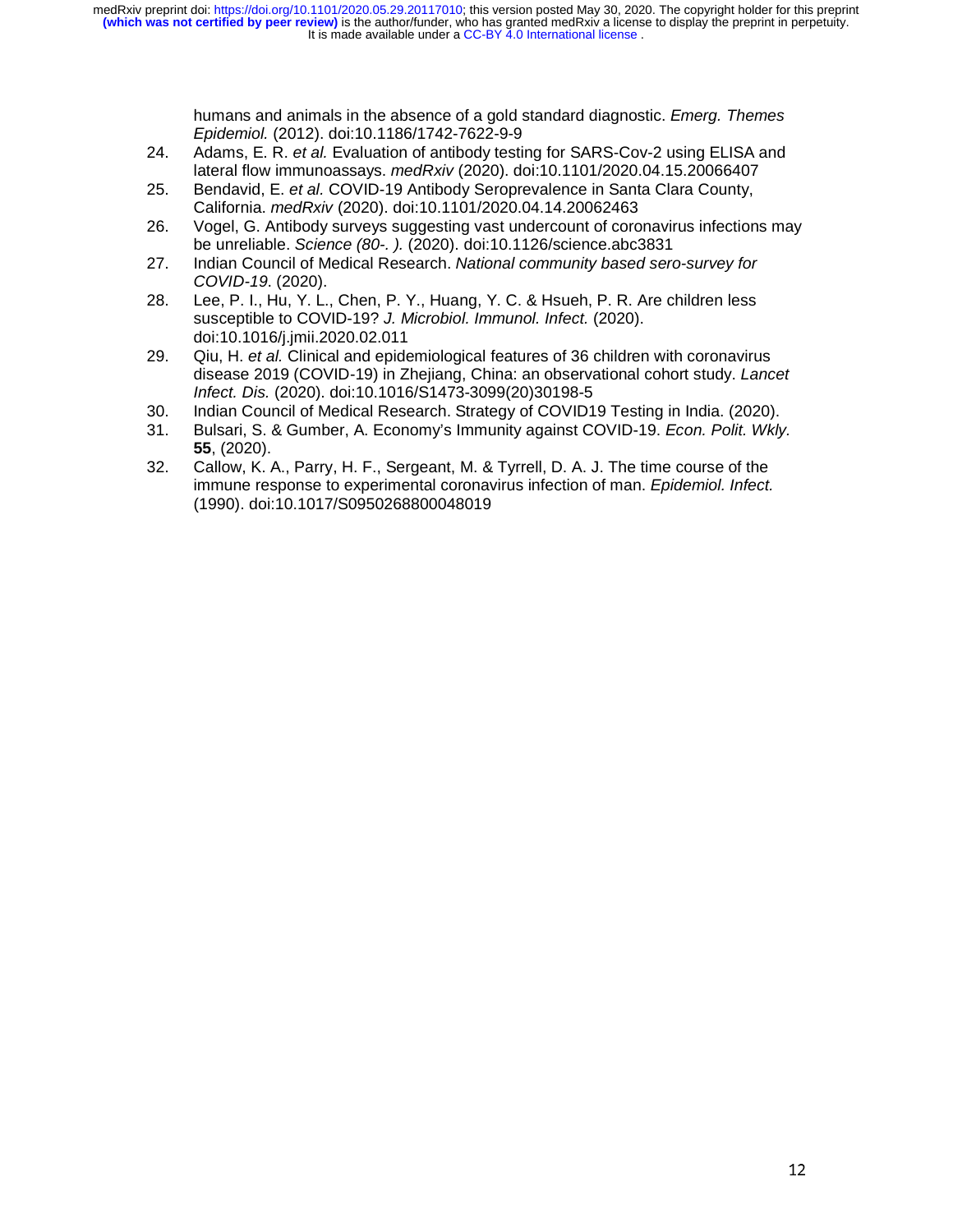



**Figure 1. Illustration of lockdown release, with no other interventions in effect.** Shown are three scenarios: no lockdown (blue curve); an ineffective lockdown that reduces transmission by only 25% (red curve); and a more effective lockdown that reduces transmission by 75% (yellow) curve. The pink-shaded area denotes the duration of the lockdown: we assume that it is lifted when COVID-related hospitalisations decline to 10% of capacity. Upper panel: numbers of individuals needing hospitalisation over time. Lower panel: the accumulation of population immunity over time, for the scenarios simulated in the upper panel. Stars on the red and yellow curves indicate the level of population immunity that would be estimated by sero-surveillance, at the time of lifting the lockdown. The dashed line indicates the approximate level of herd immunity (approximate because it is calculated as  $1 - 1/R_0$ , a formula for homogenous populations): a population having a higher level of immunity would effectively be protected from a resurgent epidemic, without need for further interventions or lockdown.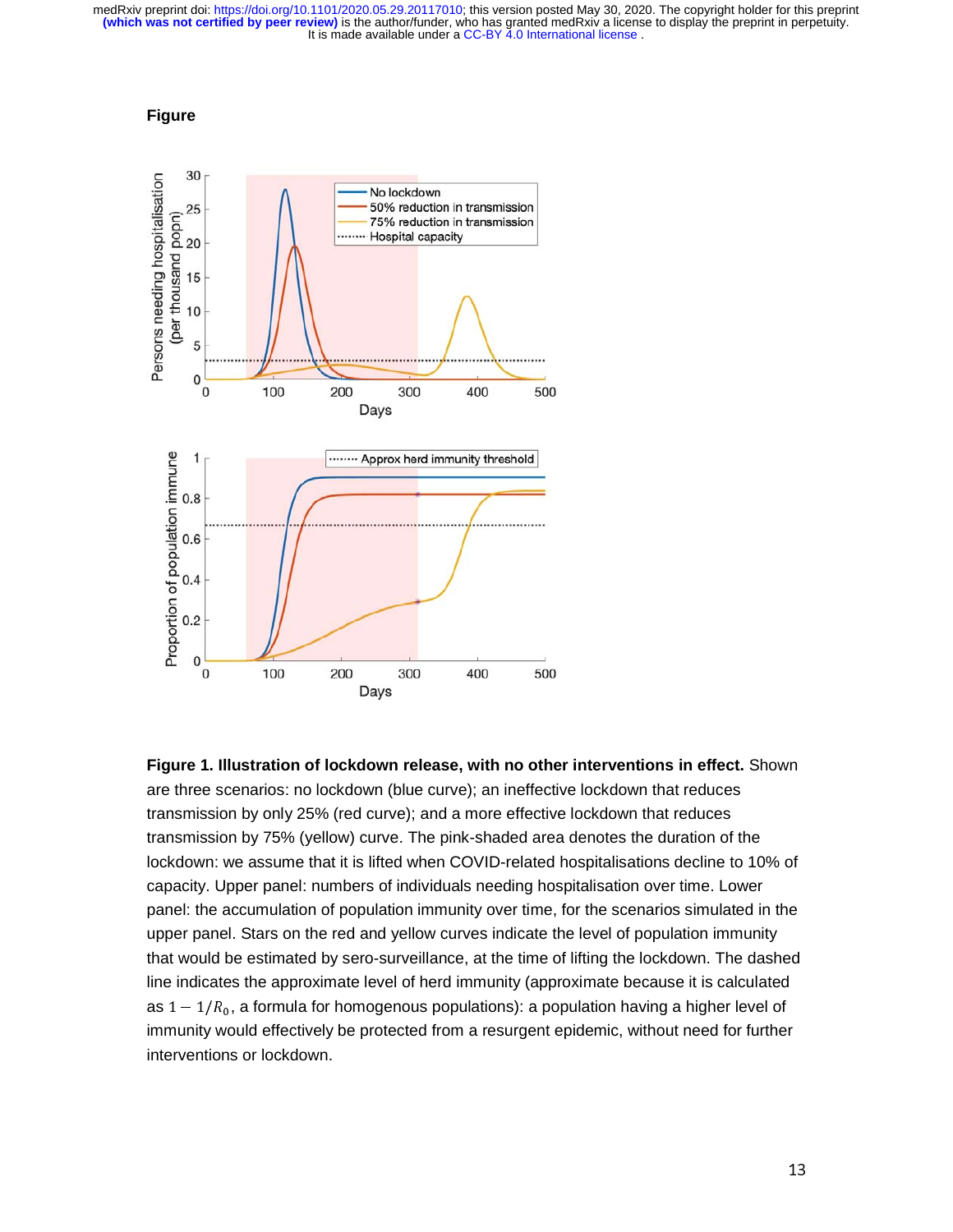



14 - Animal Alexandria de Alexandria de Santo de Alexandria de Santo de Alexandria de Santo de Alexandria de<br>14 - Animal Alexandria de Alexandria de Santo de Alexandria de Santo de Alexandria de Santo de Santo de Santo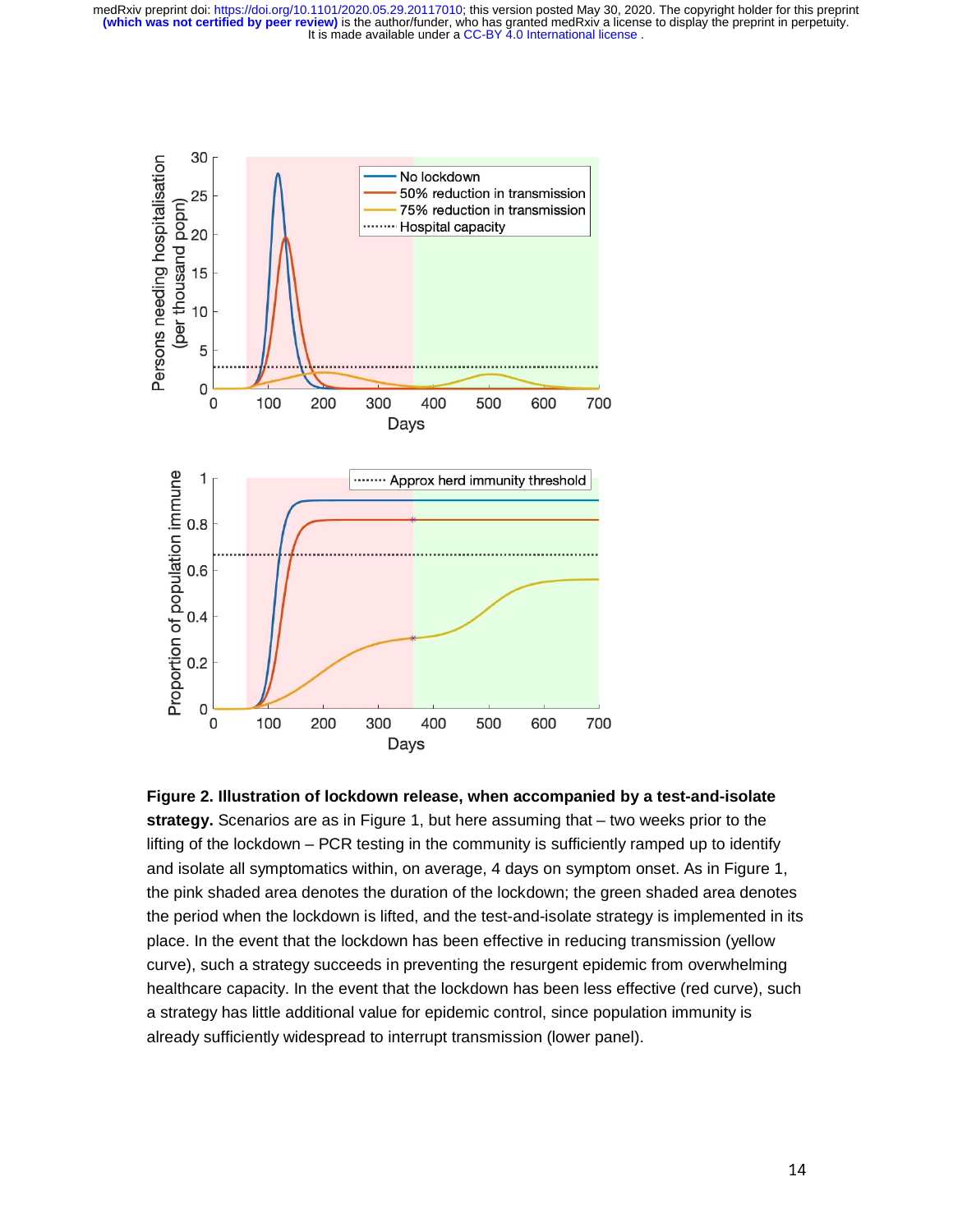

**Figure 3. How sero-surveillance can guide post-lockdown strategy, with R0 = 2.5.** Left hand panel shows how sero-surveillance (x-axis) can guide decisions about the required intensity of post-lockdown PCR testing in the community (y-axis). The figure is divided into two zones, by the 'band' of points. In the lower zone, population immunity is high enough, and the PCR testing strategy is intense enough, to prevent a resurgent epidemic from overwhelming the health system - and conversely in the upper zone. Points P1 and P2 show examples in both zones, their dynamics illustrated in the right-hand panels. As in Figure 2, pink-shaded areas denote the duration of the lockdown, while the green shaded area denotes the period when the test-and-isolate strategy is implemented. In the left-hand panel, each point represents a scenario drawn from the range of parameter values listed in Table 1; the spread of these points therefore captures the uncertainty in these different parameters.